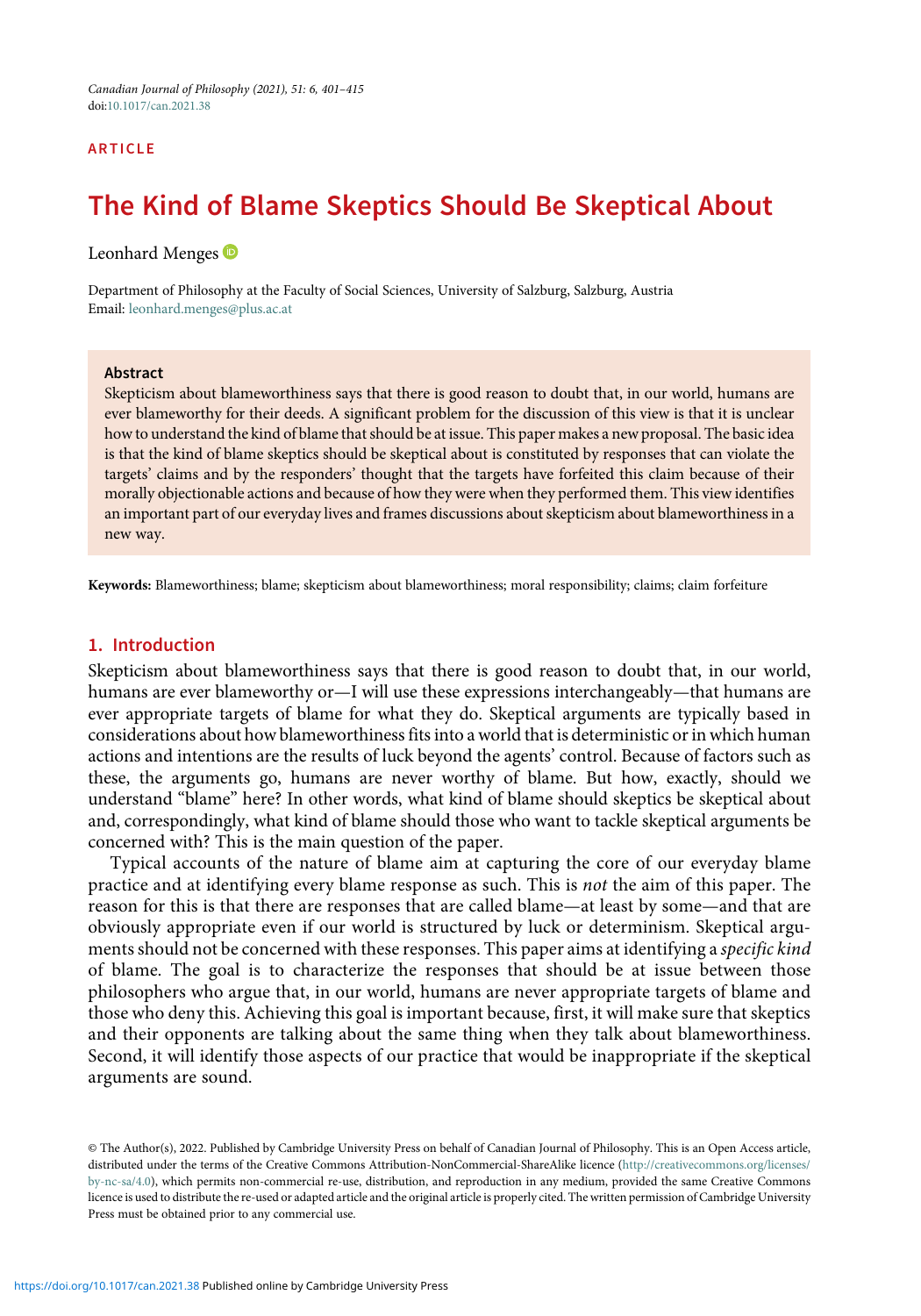<span id="page-1-0"></span>In section 2, I will present three constraints for an account of the kind of blame skeptics should be skeptical about. [Section 3](#page-3-0) argues that there is reason to doubt that prominent views on blame meet them. In [section 4](#page-8-0), I will make a new proposal. The basic idea is that the kind of blame skeptics should be skeptical about is to be understood in terms of claim forfeiture.

Let me begin with a closer look at what I call skepticism about blameworthiness. Most authors in the debate focus on moral responsibility and take being blameworthy to be one way of being morally responsible. Derk Pereboom, for example, says:

For an agent to be morally responsible for an action in this [basic desert] sense is for it to be hers in such a way that she would deserve to be blamed if she understood that it was morally wrong, and she would deserve to be praised if she understood that it was morally exemplary. The desert at issue here is basic in the sense that the agent would deserve to be blamed or praised just because she has performed the action, given an understanding of its moral status, and not, for example, merely by virtue of consequentialist or contractualist considerations. ([2014](#page-14-0), 2)

Following Pereboom, what I call skepticism about blameworthiness understands the relevant kind of worthiness in terms of basic desert (see also Levy [2011](#page-13-0), 2; Waller [2011](#page-14-0), 2–3; Caruso and Morris [2017,](#page-13-0) 839; for an overview, see Caruso [2018\)](#page-13-0). The sense of desert at issue does not depend on positive effects of blaming, such as deterring people from future wrongdoings, or on whether the agents have consented to being blamed in advance. The relevant sense of desert is such that whether agents deserve blame for their actions only depends on the negative moral status of what they did and on how they were when they did it, especially the kind of agency and knowledge they had. Thus, this paper is concerned with the claim that there is good reason to believe that, in our world, no human basically deserves blame. Given this understanding of worthiness, the main question is: how to understand the relevant kind of blame?

Three further notes are called for. First, skepticism about blameworthiness is narrower than standard skepticism about moral responsibility. This is because most skeptics also doubt that humans deserve praise in our world. As I will not say anything about praise in this paper, I will stick with skepticism about blameworthiness. Second, I will stay neutral toward whether skepticism about blameworthiness is true. The goal is to clarify how to understand this view, not to say whether it is correct. Third, I will focus on blame for actions. But what I will say should also work when framed in terms of blame for character traits, attitudes, or something else.

### 2. Three constraints

Let us adopt the skeptic's perspective and ask: What can we expect from an account of the kind of blame we should be skeptical about? Of the many possible desiderata and constraints, I will pick out three and then show in the next section that some famous accounts of blame have problems meeting them.

Consider, first, the neutrality constraint. It says that an account of the kind of blame skeptics should be skeptical about should not make skepticism trivially false. To illustrate, take the dummy view that blaming someone is constituted by the belief that this person did something bad. On this view, it is trivially true that blaming people is sometimes appropriate because some people, surely, do something bad. Skeptics do not and should not deny this.

An account of the kind of blame skeptics should be skeptical about should, second, meet a revisionary constraint. It demands that the account deliver a picture of blame that makes skepticism a thesis that is relevant for our everyday lives. More precisely, the account of blame should make sense of the idea that skepticism is revisionary because it implies that an important part of our everyday practice is inappropriate. The motivation for accepting this constraint is that most skeptics, in fact, present their views as essentially revisionary. The aim of this paper is to make a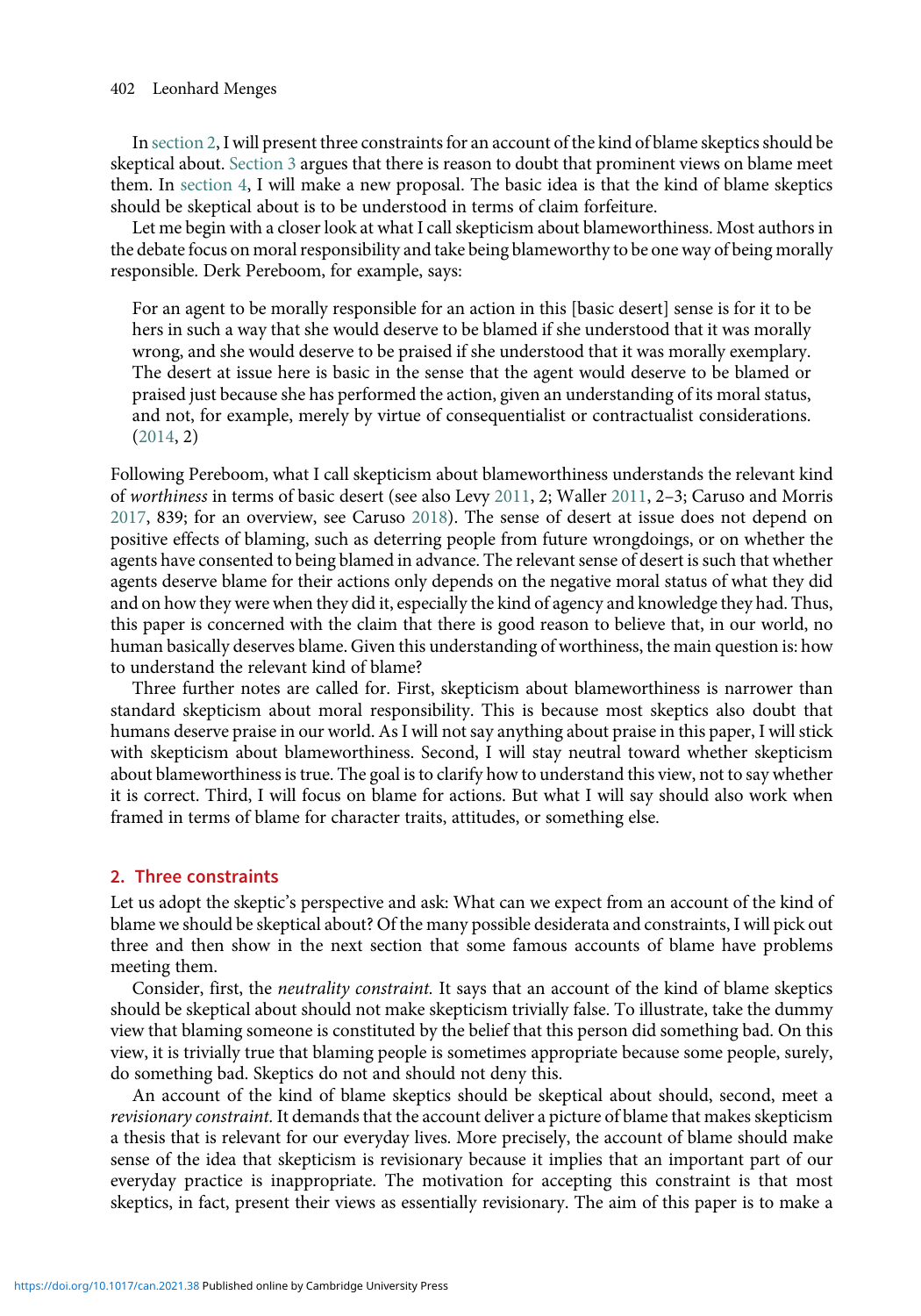suggestion to skeptics about what they should say about blame. Therefore, the resulting account should fit their revisionary outlook. To illustrate, consider the following statements (see also Vilhauer [2012](#page-14-0) for a discussion of why free will–skepticism is revisionary):

This characterization [of responsibility in the basic desert sense] leaves room for an agent's being morally responsible for an action even if she does not deserve to be blamed or praised for it—if, for example, the action is morally indifferent. Since much actual human blaming involves the basic desert presupposition, any skeptical account of blame will be revisionary. (Pereboom [2014,](#page-14-0) 127–28; italics added).

Most would agree that if no one is responsible, then there are many ways in which we must act toward and conceive of one another differently, including adapting existing social practices to fit this reality. One such practice is taking reactive attitudes toward one another, in particular blaming attitudes like resentment, indignation, and guilt. (Milam [2016,](#page-14-0) 102)

This is just one example of the practical importance of the debate, and retributivist desert moral responsibility captures it since it maintains that free will is inextricably connected to the justification of certain kinds of judgments, attitudes, and treatments that are important to criminal law, social policy, and our interpersonal relationships. (Caruso and Morris [2017](#page-13-0), 844)

Since disbelief in moral responsibility would clearly have profound consequences for our interpersonal relationships, society, morality, meaning, and the law, it's important to question whether these consequences would be (on the whole) good or bad. (Caruso [2018,](#page-13-0) sec. [3\)](#page-3-0)

These citations show that many important authors with skeptical leanings take skepticism to be revisionary. An account of the kind of blame skeptics should be skeptical about should make sense of this.

Third, an account of the kind of blame skeptics should be skeptical about should meet the justice constraint. It should make sense of the idea that blaming those who are not blameworthy is ceteris paribus morally problematic in the sense of unjust. To be clear, the account should not imply that blaming those who are not blameworthy is necessarily all things considered wrong. One reason for this is that sometimes there may be overwhelming forward-looking reasons for blaming those who are not blameworthy. Then, other things are not equal. The account only needs to make sense of the intuition that blaming those who are not blameworthy is unjust when other things are equal.

Again, this is an essential part of standard skeptical theories. Recall Pereboom's characterization of blameworthiness in terms of desert. In a more recent paper, he makes it explicit that he takes the relevant notion of desert to be a moral one. He specifies that he is concerned with "what might be fair or deserved in the domain of moral responsibility: blame and praise, penalties and rewards" ([2019](#page-14-0), 261). And he contends: "I propose that, in this domain, what's basically deserved and basically fair coincide" (262). As fairness is a moral notion, essentially connected with justice, we should conclude that Pereboom is committed to the claim that blaming those who are not blameworthy is ceteris paribus unjust.

Similarly, Gregg Caruso and Stephen Morris argue that debates about skepticism should be concerned with a notion of responsibility such that saying "that one is morally responsible for a good or bad act (in the sense relevant to free will) is to say that one justly deserves to be rewarded or punished, praised or blamed, for that act" (Caruso and Morris [2017](#page-13-0), 839; italics in original). An especially clear expression of the idea that skepticism is a view about fairness and justice comes from Neil Levy:

But people are also strongly committed to the simple principle of fairness that underlies and motivates a great many of the arguments (including mine) for the conclusion that agents are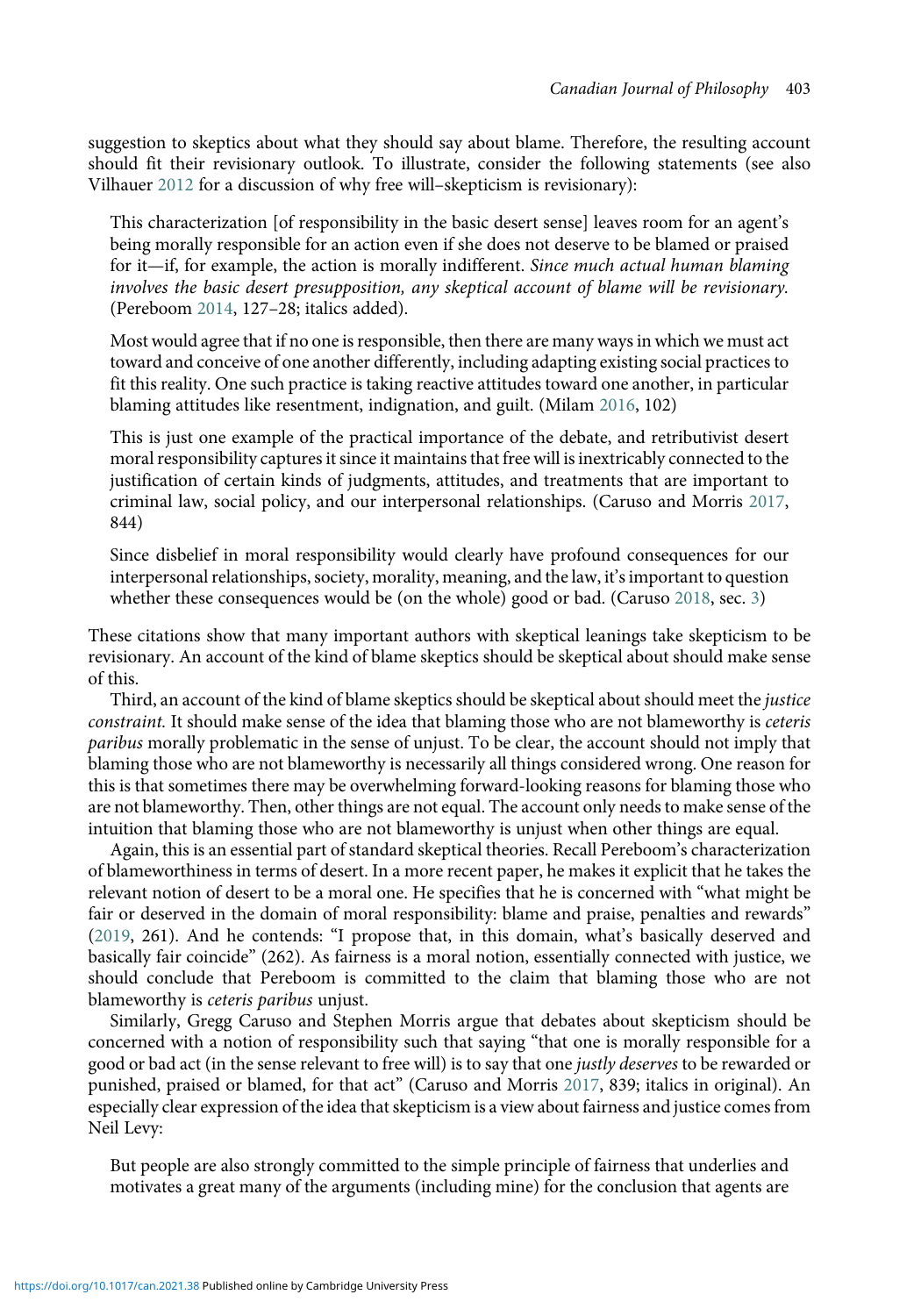<span id="page-3-0"></span>not morally responsible, a principle that states that agents do not deserve to be treated differently unless there is a desert entailing difference between them. ([2011](#page-13-0), 9)

Thus, many authors with skeptical leanings take skepticism about blameworthiness to be the view that there is good reason to believe that it is, in our world, ceteris paribus unjust to blame people in a certain way because they are not worthy of this kind of blame (thanks to an anonymous reviewer for proposing a similar formulation). In what follows, I will make a suggestion to these authors about how to understand blame. Therefore, the picture of blame should fit their general moral outlook.

To sum up, an account of the kind of blame skeptics should be skeptical about should not make skepticism trivially false; instead, it should make sense of the idea that skepticism is revisionary regarding our everyday lives, and that it implies that blaming those who are not blameworthy is, other things being equal, unjust. In what follows I will argue that some standard accounts of blame violate at least one of these constraints.

# 3. What skeptics should not be skeptical about

### 3.a Judgment, conative, and functional views on blame

I will begin with some prominent accounts of blame, developed by nonskeptics about blameworthiness.

Some authors argue that blaming people is nothing more than holding certain judgments about them. Some say that the judgment that others have ill will or that they have committed a fault is a form of blaming them (e.g., Hieronymi [2004](#page-13-0); Fricker [2016\)](#page-13-0). As far as I see, no skeptical argument implies that these judgments are always incorrect.<sup>1</sup> Agents can have ill will and commit faults even if determinism is true and if what they do and how they are is a matter of luck. Thus, these views do not identify the kind of blame skeptics should be skeptical about.

Other views say that blame is a combination of judgments with some nonjudgmental element such as a desire (e.g., Sher [2006,](#page-14-0) chap. 6; Arpaly and Schroeder [2014,](#page-13-0) chap. 7), or the revision of the relationship that one has with the target of blame (e.g., Scanlon [2008,](#page-14-0) chap. 4). Again, skeptical arguments should not imply that these responses are always inappropriate. If your friends repeatedly and without justification did not do what they promised to do, then you can appropriately judge that they are untrustworthy, that they lack good will, committed a fault, did something bad, or something similar. You can also appropriately desire that they had acted differently, and revise your relationship with them by, for example, giving up the intention to invite them to your birthday party. These responses seem appropriate just because of how your friends were and what they did. Considerations about luck or determinism do not change this. Skeptics should not be skeptical about the appropriateness of these attitudes. Therefore, the kind of blame skeptics should be skeptical about should not be understood in terms of them.

Some accounts analyze blame in terms of the function it fulfills. Depending on which version one accepts, a response that expresses protest (e.g., Talbert [2012;](#page-14-0) Smith [2013\)](#page-14-0), initiates a conversation with its targets about their bad actions (e.g., McKenna [2013](#page-13-0)), communicates that they are at fault (e.g., Fricker [2016\)](#page-13-0), or signals commitment to norms that forbid their actions (Shoemaker and Vargas, [2021\)](#page-14-0) is a form of blame. There are many different ways to fulfill these functions. Imagine again that your friends repeatedly broke their promises to you. In a quiet moment in which you are cool, calm, and collected you tranquilly tell them: "I don't accept that you broke the promises that you gave me, and I want to talk to you about it." Plausibly, this expresses a kind of protest, aims at initiating a conversation, tells your friends that they were at fault, and signals a commitment to the norm to keep promises. Thus, it is a form of blame, according to these views. Is there reason to have

<sup>&</sup>lt;sup>1</sup>If one assumes that "committing faults" implies "being blameworthy," then skeptical arguments imply that these judgments are always incorrect. But I see no reason to interpret Fricker [\(2016\)](#page-13-0) as accepting such an interpretation of fault judgments.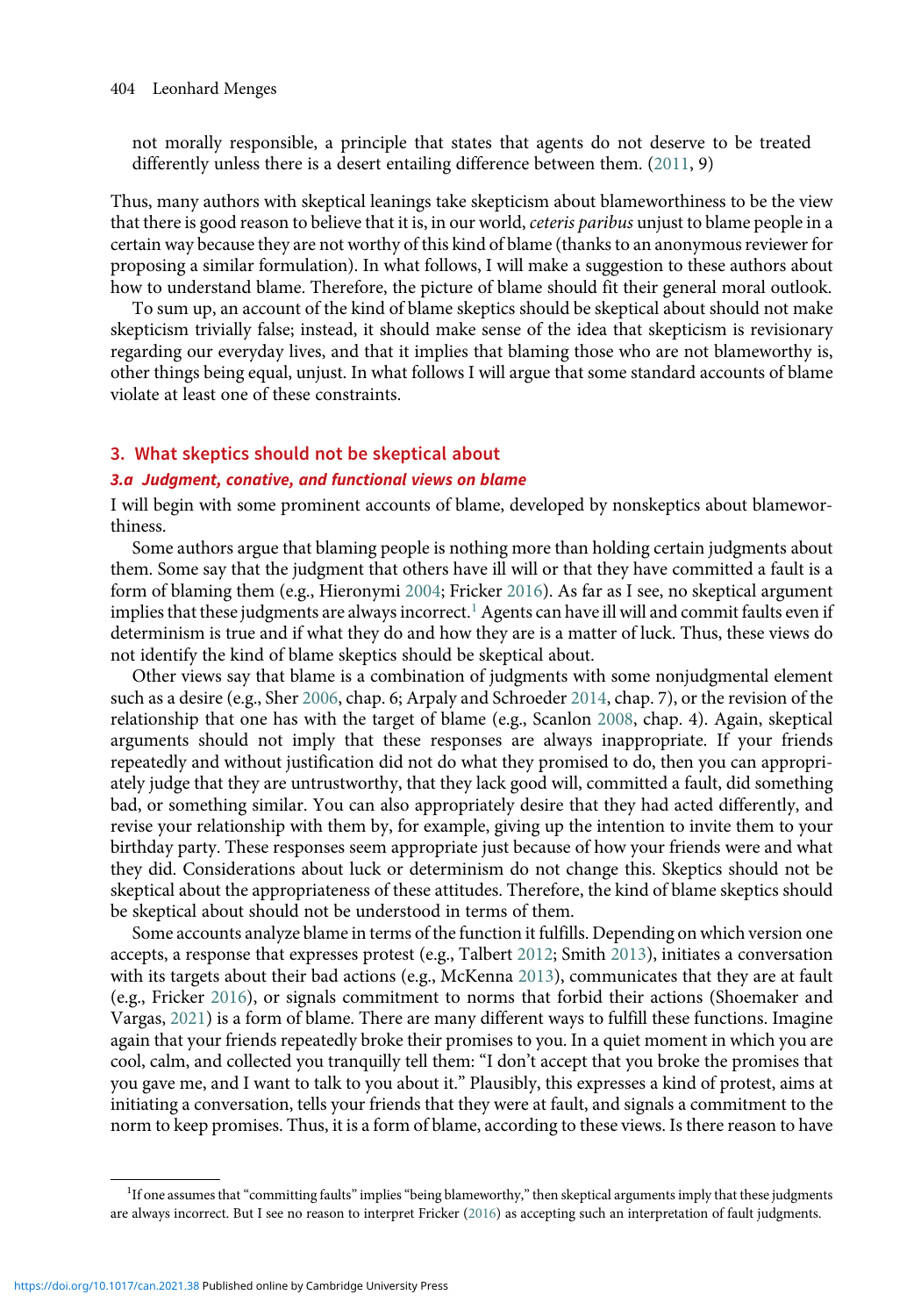doubts about the appropriateness of this response in a world that is ruled by determinism or luck? I don't see one; your friends in fact broke their promises, you are affected by their conduct, and they violated norms that you accept. It seems appropriate to express this in a calm way and to have a conversation with your friends about it in a quiet moment even if the circumstances hold that typically trigger skeptical intuitions (see Pereboom [2017](#page-14-0) for a similar reply).

To sum up, there is reason to doubt that typical judgment, conative, or functionalist accounts of blame identify the kind of blame skeptics should be skeptical about. They deliver a kind of blame that suggests that skepticism is trivially false. This is hardly surprising if one keeps in mind that these accounts of blame have been developed by nonskeptics about blameworthiness. Therefore, it appears fruitful to take a closer look at what those who lean toward skepticism say about blame. I will do this in the next two subsections.

# 3.b The punishment view

Some of those with skeptical inclinations characterize the kind of blameworthiness (or responsibility) they are concerned with in terms of appropriate punishment. Galen Strawson, for example, presents his main thesis by saying:

We are what we are, and we cannot be thought to have made ourselves in such a way that we can be held to be free in our actions in such a way that we can be held to be morally responsible for our actions in such a way that any punishment or reward for our actions is ultimately just or fair. ([1994](#page-14-0), 15; all italics in original).

Thus, worries about just punishment are essential for G. Strawson's version of skepticism. Caruso and Morris hold a similar view. They discuss Peter Strawson's proposal to understand the sense of responsibility that is at issue in debates about (in)compatibilism in terms of appropriate emotions. Caruso and Morris reply that"it seems appropriate in the context of the free will debate to reject the understanding of moral responsibility favored by P. F. Strawson in favor of one in which the propriety of reward and punishment plays a central role" (Caruso and Morris [2017](#page-13-0), 843–44).<sup>2</sup>

These statements suggest what I call the

Punishment View: Skeptics about blameworthiness should argue that, in our world, humans are never worthy of punishment.

Let us see how this account deals with the three constraints. First, the Punishment View characterizes blame in terms of punishment and punishment necessarily involves intentionally imposing a burden on others (see Bedau and Kelly [2015](#page-13-0) for an overview). Intentionally imposing a burden on others is a paradigmatic example of something that is in need of a justification in terms of justice. For example, intentionally imposing burdens on random people is, other things being equal, unjust. This explains why the Punishment View meets the justice constraint, which says that the account of blame must make sense of the idea that blaming those who are not blameworthy is ceteris paribus unjust.

Moreover, it is not trivially true that humans in our world basically deserve that someone intentionally imposes burdens on them because they did something bad. This is a substantial claim that needs to be argued for and defended. Therefore, the Punishment View also meets the neutrality constraint.

However, this view has problems meeting the revisionary constraint. Let me elaborate (for similar replies see Smith [2019](#page-14-0), sec. 4.3; McKenna [2019](#page-14-0), 267).

<sup>2</sup> In Caruso and Morris's paper (esp. [2017,](#page-13-0) 843–44) it becomes clear that they take the propriety of reward and punishment to play the central role in debates about (in-)compatibilism about responsibility and determinism.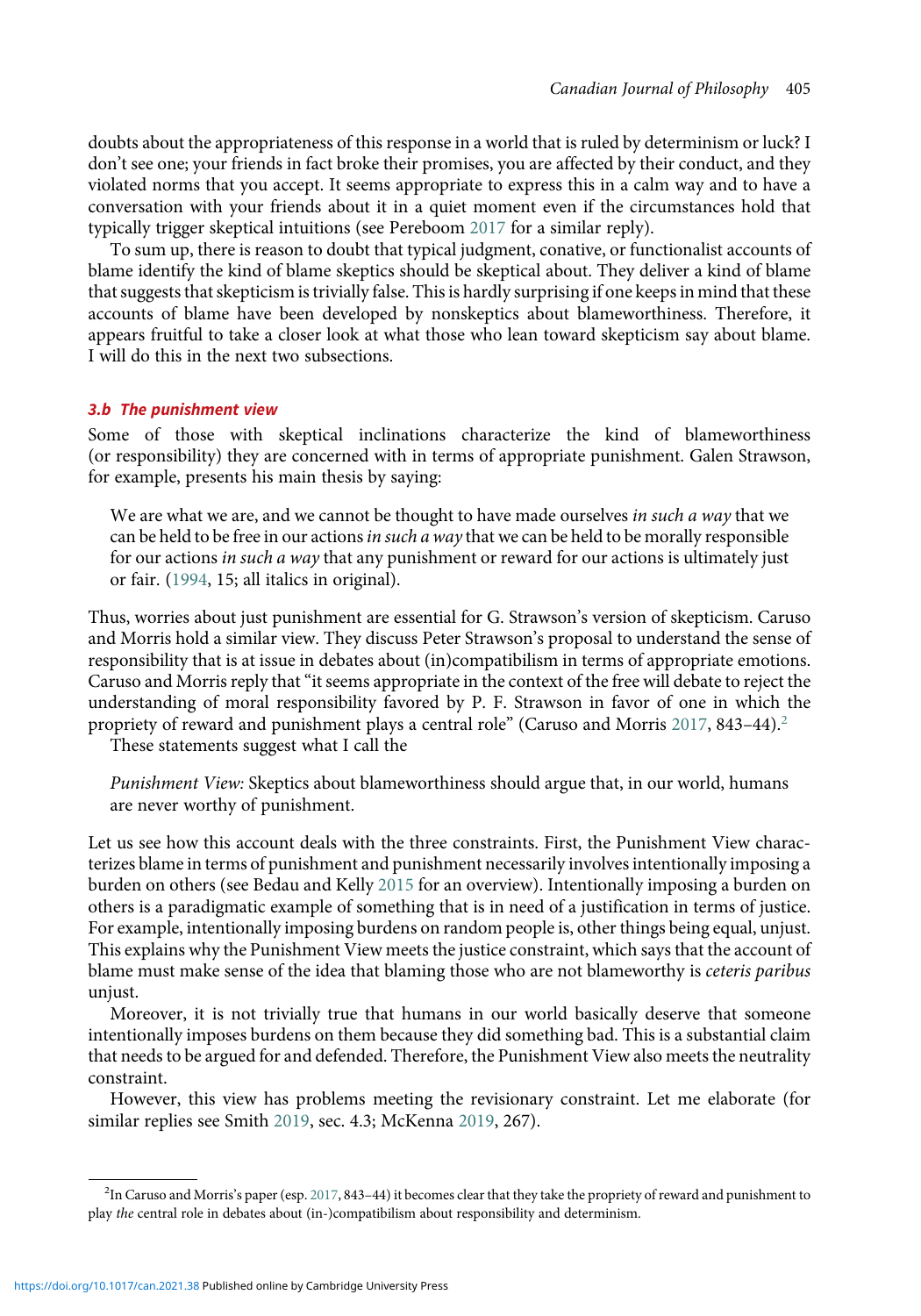Punishment is typically characterized as a response by people who intend it to be harmful and who take themselves to have the standing to respond in this way to what they perceive as someone's objectionable behavior (see Bedau and Kelly [2015\)](#page-13-0). The revisionary constraint demands that an account of the kind of blame skeptics should be skeptical about should make sense of the idea that skepticism is revisionary because it implies that an important part of our everyday practice is inappropriate. Now, how often do you intend to harm people in response to what you take to be their bad conduct?<sup>3</sup>

This is an empirical question. But I hope and believe that this intention is rarely part of my everyday life even though I believe that I blame others and myself quite regularly. I resent others, feel guilt, express protest, and so on. However, my everyday blame responses do not seem to involve the intention to harm people. At most, they involve accepting harm as a side effect. If this is so, then the Punishment View implies that I and, hopefully, many of us blame each other rarely in the sense skeptics should be skeptical about. Accepting skepticism would not imply that we need to rethink much of our everyday practice. Thus, this view has problems meeting the revisionary constraint.

Of course, the view still is revisionary insofar as it suggests that our institutional punishment systems need to be reformed. Indeed, many skeptics are concerned with our criminal justice systems (see, e.g., Kelly [2018;](#page-13-0) Shaw, Pereboom, and Caruso [2019;](#page-14-0) Caruso [2021\)](#page-13-0). However, the authors with skeptical inclinations cited in [section 2](#page-1-0) also think that skepticism is essentially revisionary with regard to our everyday lives. The revisionary constraint demands that the account of blame make sense of this idea. But if the intention to harm is not an important part of our everyday lives, then skepticism about blameworthiness understood as skepticism about deserved punishment is not important for our everyday practices.

Even though the Punishment View has problems, we can learn something positive from it about how skeptics should think about blame. The view easily meets the neutrality and the justice constraint because it depicts the kind of blame at issue as something that clearly needs a justification in terms of justice. A promising account of the kind of blame skeptics should be skeptical about may take the Punishment View as a model in this respect. In the next subsection, I will discuss a view that has problems because it does not depict the relevant kind of blame as something that clearly needs a justification in terms of justice.

# 3.c The emotion belief view

A famous view says that blame necessarily involves emotions such as forms of anger—especially resentment and indignation—when blaming another person, and guilt in the case of self-blame (e.g., Watson [1987;](#page-14-0) Wallace [1994,](#page-14-0) chaps. 2, 3; Wolf [2011](#page-14-0); Menges [2017](#page-14-0); the inspiration is, of course, P. F. Strawson [1962](#page-14-0)). There are many different ways to spell out this idea. As the goal of this paper is to understand how skeptics should think about blame, I will focus on a version that has been presented by a skeptic, namely Pereboom.

Pereboom characterizes the paradigm of the kind of blame he focuses on as a complex attitude that contains at least an emotion and a belief:

[T]he attitudes of moral resentment and indignation include the following two components: anger targeted at an agent because of what he's done or failed to do, and a belief that the agent deserves to be the target of that very anger just because of what he has done or failed to do. [\(2014,](#page-14-0) 128; for similar views, see Pickard [2013;](#page-14-0) Rosen [2015\)](#page-14-0)

<sup>&</sup>lt;sup>3</sup>One may claim that blame has the aim to cause painful guilt in its target (e.g., Shoemaker [2015,](#page-14-0) 110). This may be taken to support the idea that blame is a form of punishment. However, the aim of a response is not the intention of the responder. The aim of belief, for example, may be truth or knowledge (see Chignell [2018](#page-13-0)). But it does not follow that every person who believes that  $2 + 2 = 4$  has some intention with regard to truth or knowledge. Thus, even if the aim of blame is to cause painful guilt, it does not follow that blamers intend to cause painful guilt. But intending to cause pain is necessary for punishing.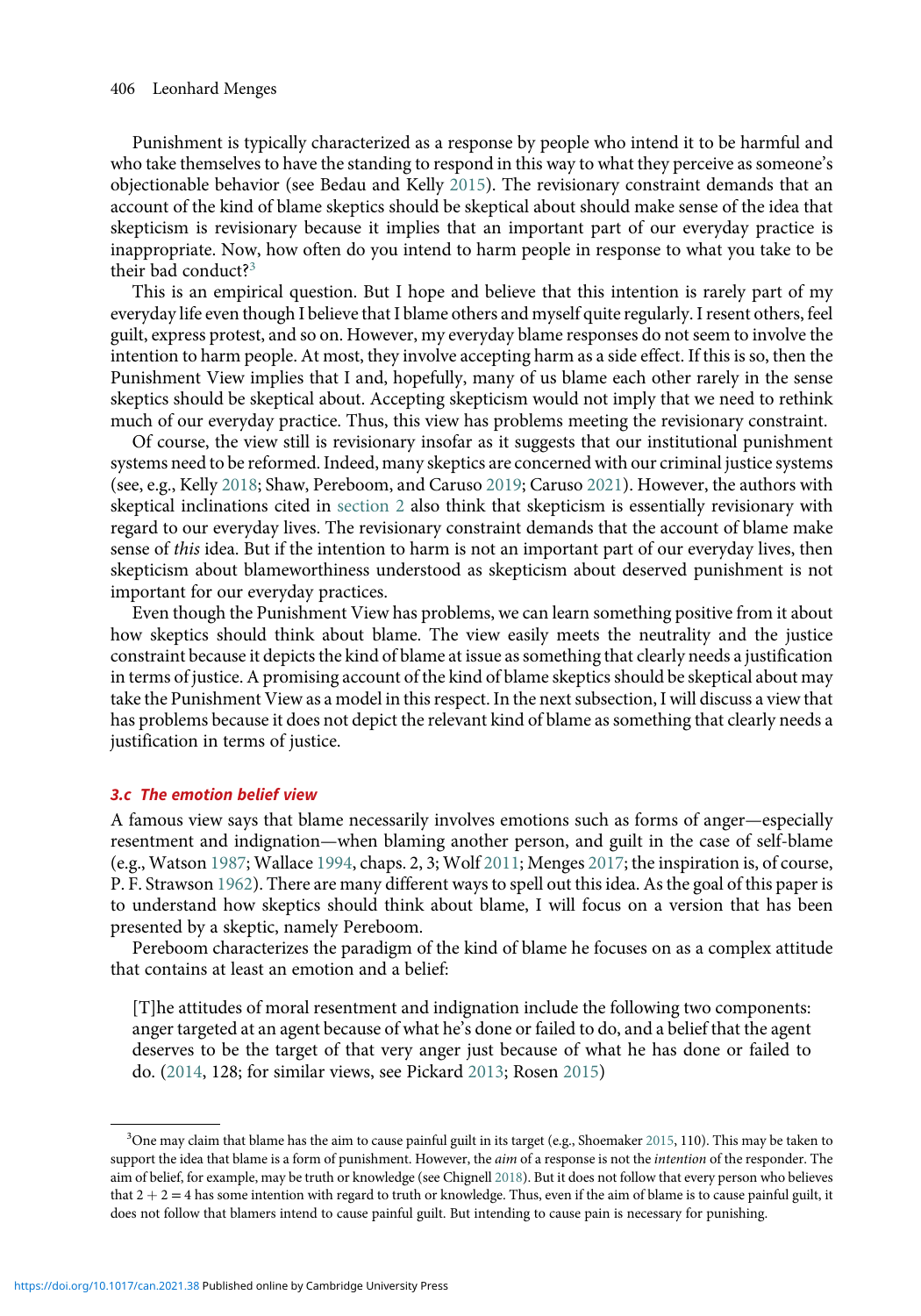This suggests an account of the kind of blame skeptics should be skeptical about, namely the

Emotion Belief View: Skeptics about blameworthiness should argue that, in our world, humans are never worthy of a complex attitude that involves anger targeted at them because of what they did and how they were when they did it and the belief that they deserve to be the target of that very anger just because of what they did and how they were.

Let us see how this account deals with the three constraints. First, the Emotion Belief View seems to meet the neutrality constraint because it is an open question whether the belief component is ever correct in our world. Skeptics may contend that no human basically deserves anger in our world; nonskeptics may argue that some humans do. Therefore, the Emotion Belief View does not make skepticism trivially false.

Concerning the revisionary constraint, one may wonder how often people have the belief that others basically deserve certain emotional responses. Pereboom contends that the belief is very common (see Pereboom [2014](#page-14-0), 128). In what follows, I will grant the Emotion Belief View that this is so. Then, skepticism implies that an important part of our everyday blame practice is undermined such that the revisionary constraint is met.

The real problem for the Emotion Belief View comes with the justice constraint (I discuss another problem for Pereboom's and similar views in Menges [\[2020](#page-14-0)]). It demands that the account of blame make sense of the idea that blaming those who are not blameworthy is *ceteris paribus* unjust. In order to test if the Emotion Belief View meets it, imagine the following case: your friend is angry with you and she believes that you deserve this anger because you freely and knowingly broke a promise to help her move. Thus, she blames you, according to the Emotion Belief View. But as she sits in her car and does not let you know about her anger, you do not learn anything about it. Moreover, you did not know that she was moving today and you never promised to help. Thus, you are not blameworthy. A bit later your friend realizes that you are not blameworthy because she forgot to tell you about her moving today. She is not angry with you anymore, soon forgets the whole affair, and it never plays a role in your friendship again.

An account of blame that meets the justice constraint makes sense of the idea that blaming those who are not blameworthy is *ceteris paribus* unjust. Intuitively, however, you are not a victim of injustice in the case sketched above. The belief is incorrect and the emotion unfitting. But, intuitively, nothing seems to be unjust here. This is a problem for the Emotion Belief View.

The intuition can be bolstered by theoretical considerations. A strong claim says that beliefs and emotions are not even among the things that can be unjust (see Sher [2019](#page-14-0) for a detailed discussion; see also Carlsson [2017,](#page-13-0) sec. [3](#page-3-0)). This claim can be supported by the idea that only things that can harm people can be unjust. Emotions regarding others and beliefs about deserved emotions, however, never harm their targets. Expressions of these attitudes can be harmful and, thereby, unjust, but not the unexpressed attitudes. Another way to support the strong claim that emotions and beliefs cannot be unjust starts by assuming that the only point of justice is to govern how we interact with each other. Therefore, justice requirements are only relevant for interactions, but not for private attitudes. Therefore, private attitudes like unexpressed beliefs and emotions cannot violate a requirement of justice and cannot be unjust.

Even though I find these lines of reasoning plausible, they are controversial (see, e.g., Basu [2019](#page-13-0) for wrongful beliefs). I do not need to rely on them because there is another problem for the Emotion Belief View. It starts with the intuitive idea that not every unfitting-incorrect emotionbelief pair is unjust for the target of the attitude. Imagine that someone admires me for having written On What Matters and believes that I deserve this admiration. However, I am not Derek Parfit, the book's author. Therefore, the emotion-belief pair is unfitting-incorrect. Perhaps, this would be unjust for Parfit. But it is not unjust for me, the target of the emotion-belief pair. Thus, there are unfitting-incorrect emotion-belief pairs that are not unjust for their targets. Proponents of the Emotion Belief View are committed to saying that anger and the belief that this anger is basically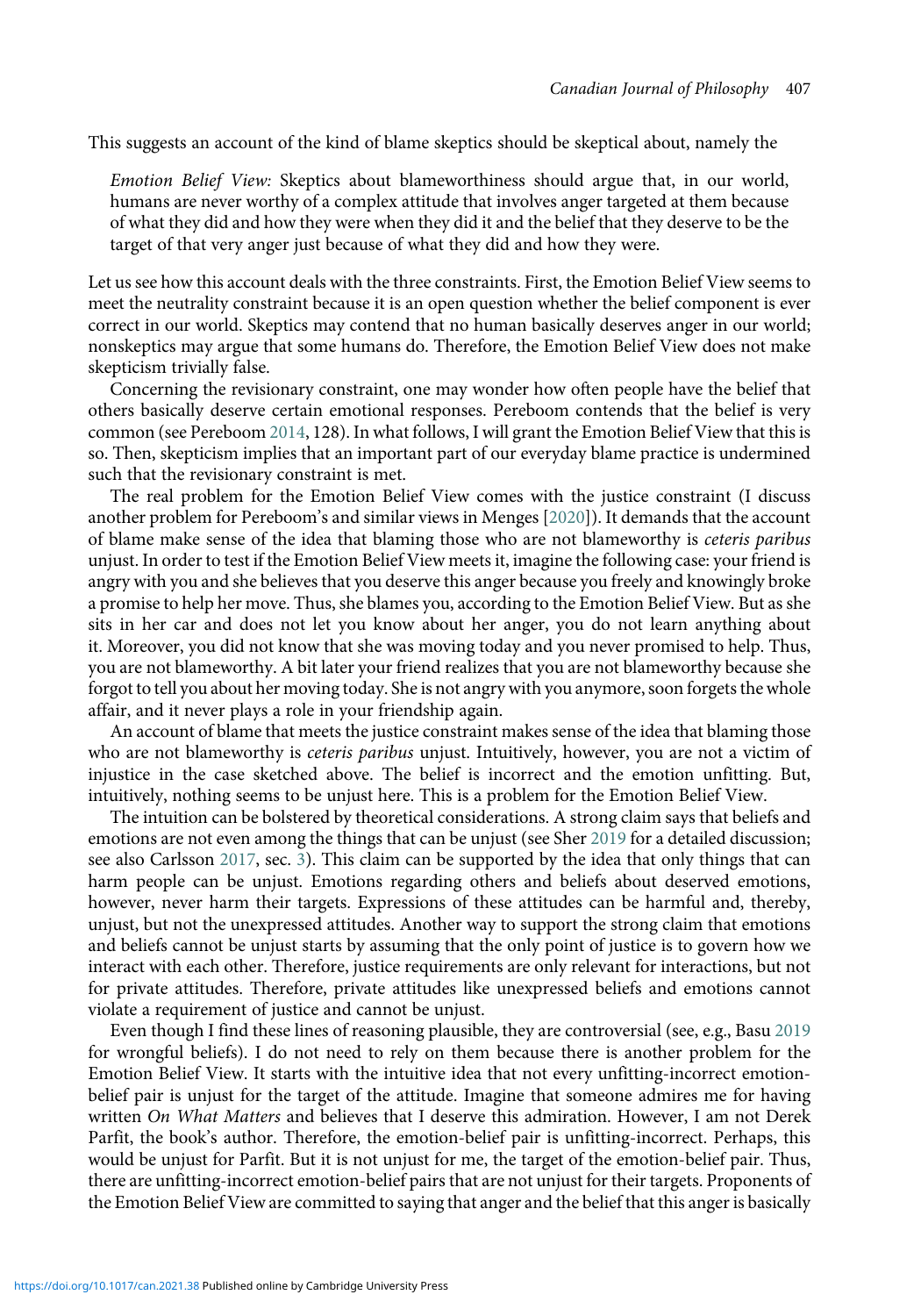deserved is unjust when the target is not blameworthy. But why? What explains that this unfittingincorrect emotion-belief pair is unjust, while other unfitting-incorrect emotion-belief pairs are not unjust for their targets? I do not see an answer and, as far as I know, no author has developed one. This is a problem for the Emotion Belief View.

As an intermediate conclusion, it is not intuitively plausible and there is theoretical reason to doubt that the relevant emotion-belief pairs are *ceteris paribus* unjust for their targets if they are not blameworthy. Thus, the view has problems meeting the justice constraint. As a reply, one may modify the view and focus on the expression of the emotion-belief pair instead of the attitude itself. The result would be the

Expression View: Skeptics about blameworthiness should argue that, in our world, humans are never worthy of expressions of the complex attitude characterized by the Emotion Belief View. (Pereboom [\[2014](#page-14-0), 129] suggests such a view.)

Does the Expression View meet the justice constraint? Plausibly, some expressions of the emotionbelief pairs are unjust if their targets are not blameworthy, such as aggressively reproaching or physically punishing them. However, skeptics need an account of blame which makes sense of the idea that every instance of this kind of blame is unjust when the target is not blameworthy and when other things are equal. And there is reason to doubt that the Expression View meets this constraint. (Carlsson [[2017](#page-13-0), 99–101] develops an argument to the same conclusion.)

To see this, consider people who have learned to express their blame attitudes in neutral or productive ways. Imagine a variant of the moving case in which your friend expresses her blame attitudes toward you by producing a Jackson Pollock–style picture. Intuitively, her act of painting is in no way unjust for you.

Michael Jordan seems to be a real-life example. In interviews after his career, he says that when he felt offended by opponent players or coaches, he often "took it personal" and, as a result, played especially dominantly and successfully (see, e.g., Nonstop Sports [2020\)](#page-14-0). It is plausible to understand his playing as an expression of the blame emotion-belief pair: the interviews suggest that he was angry when he felt offended and that he believed that his opponents deserved this anger. But it is not very plausible that his playing is unjust for the target of the attitude when the target is not blameworthy. You are not a victim of injustice when Jordan plays better than you even if this expresses his unfitting anger or his mistaken belief that you deserve his anger.

More generally, there are expressions of the relevant emotion-belief pairs that are not even ceteris paribus unjust for their innocent targets. But the justice constraint demands that the account should make sense of the idea that blaming those who are not blameworthy is, other things being equal, unjust.

To sum up, the Pereboom-inspired views identify the relevant kind of blame with emotion-belief pairs or with expressions of emotion-belief pairs. They have problems meeting the justice constraint. This becomes clear when one compares these views with the Punishment View. An important feature of the Punishment View is that it characterizes the relevant kind of blame as something that is clearly in need of a justification in terms of justice. However, this is not true of the Emotion Belief and the Expression View. It is far from clear that the responses characterized by these accounts are always in need of a moral justification.

Let me take a step back. An account of the kind of blame skeptics should be skeptical about should, first, deliver a picture of blame that does not make skepticism trivially false. Second, the account should make sense of the intuition that something important for our everyday lives is at stake in the discussion of skeptical arguments. Third, it should make sense of the idea that blaming those who are not blameworthy is, other things being equal, unjust. I have presented reason to doubt that some famous accounts of blame meet these constraints. $4$  It seems worthwhile to look for a better alternative.

<sup>4</sup> Due to lack of space I cannot discuss other views, such as the intriguing proposal that we should think about the relevant kind of blame in terms of feeling guilty (see e.g., Clarke [2016;](#page-13-0) Carlsson [2017](#page-13-0); Portmore [Forthcoming](#page-14-0)). I plan to do this in future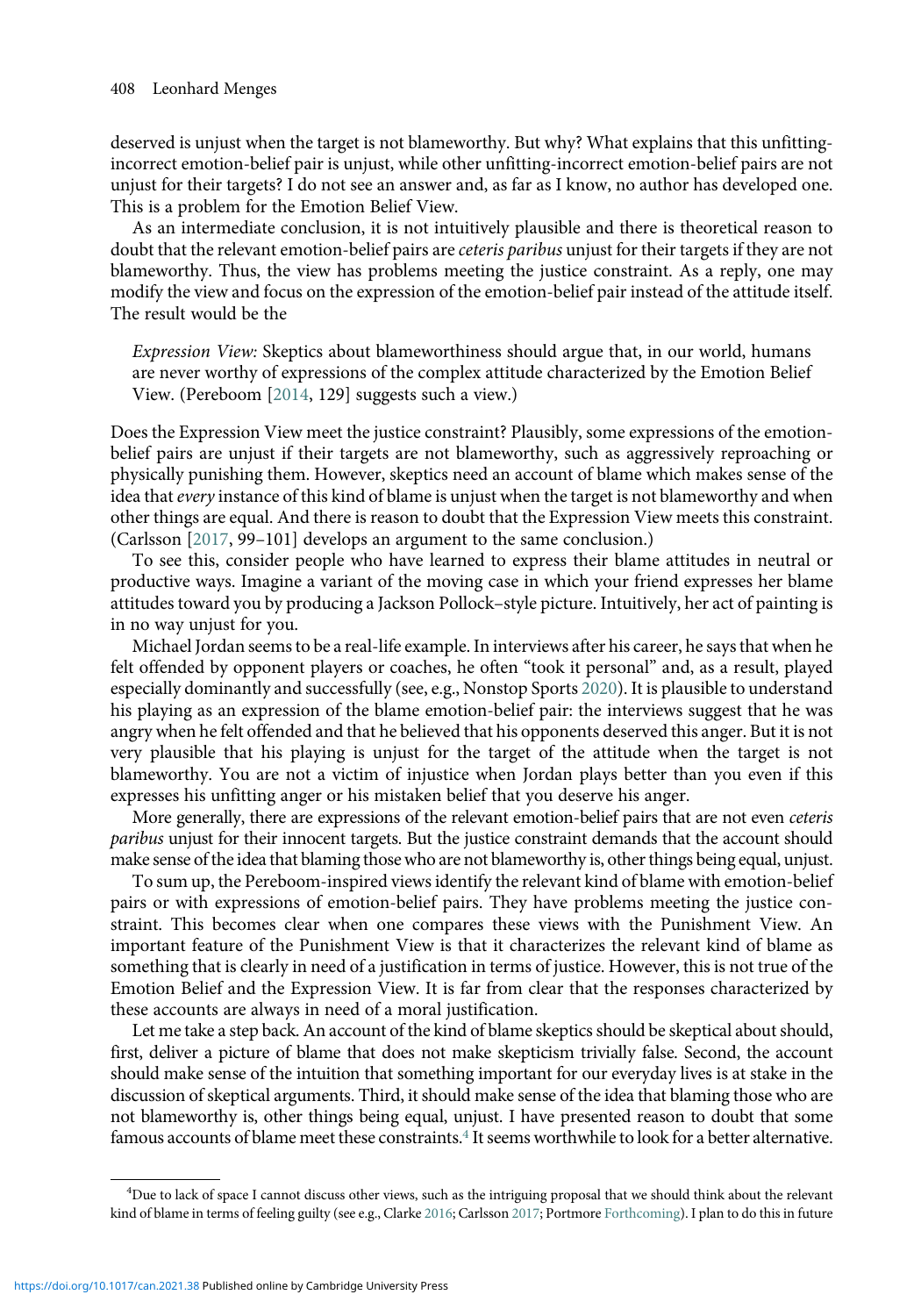# <span id="page-8-0"></span>4. The Claim Forfeiture View

# 4.a A fresh start

Let us start by considering another version of the moving case discussed above. In this variant, your friend aggressively confronts you for breaking your promise to help her move. You tell her that you never gave a promise, but your friend does not listen and continues reproaching you.

Your friend's conduct puts you in a special normative situation: first, you are in the position to demand that she stop responding this way. You could say: "There is absolutely no reason to talk to me like that. Stop it." Correspondingly, your friend acquires the duty to see to it that she stops. Second, if she continues confronting you, you are in a position to demand an apology and (symbolic) compensation, and your friend acquires the corresponding duty to act accordingly. Your friend may fulfill this duty by sending you chocolate tomorrow with a note saying she feels sorry.

This web of normative relations can be summarized by saying that you have a *claim* against your friend that she not respond this way to what you did. Having a claim against people that they not do something just is being in a position to legitimately demand that they not do it. Moreover, having a claim against others that they not do something corresponds to their directed duty to see to it that they don't do it. If they still do it, then you are in a position to demand an apology or (symbolic) compensation (see, e.g., Wallace [2019,](#page-14-0) 6–9; for an overview see Wenar [2020\)](#page-14-0).

Claims of this kind are conditional. Imagine that crazy kidnappers told your friend sincerely that they will kill her children if she does not aggressively confront you for breaking a promise. Intuitively, your friend's response is justified in this case because your claim is overridden (e.g., Thomson [1976](#page-14-0), 10–11) or because this constellation explains that you did not have the claim in the first place (e.g., Wallace [2019,](#page-14-0) 201). You would then acquire secondary claims against your friend that she later explain herself. But her aggressive confrontation does not wrong you.

You may also waive your claim. If you tell your friend in advance that she may confront you as much as she wants if this makes her feel better after a stressful day, you thereby give up your claim against this response. Then, her confrontation does not wrong you.

Intuitively, your claim against being the target of such a response can also be forfeited. Imagine a variation of the case in which you did promise that you would help her move, that there is no justification for your not helping, you knew exactly what you were doing, you were not under severe stress, on drugs, directly manipulated, and so on, and you decided to stay on the couch out of your own will. Then, it seems you are not in a position to demand that your friend stop confronting you, your friend does not have the duty to see to it that she stops, and you cannot reasonably demand an apology or compensation. Your claim seems to be extinguished because of your morally problematic conduct and how you were when you performed it.

What has been said so far generalizes. We seem to have standing—though in most cases overridable and waivable—claims against others that they not respond to what we do in ways that are nontrivially negative for us.<sup>5</sup> It seems that some of these claims can be forfeited. Facts about our objectionable conduct and about how we are when we perform it sometimes seem to explain that claims against negative responses can be extinguished. Then, other things being equal, others do not wrong us when they respond in this way toward our deeds.

work. One reason why I am skeptical about this view is that it is unclear to me whether it would be unjust if I felt guilty even though I am not blameworthy. It would surely not serve justice, but would it be unjust? If it would not, then this view also does not meet the justice constraint.

Some may worry that this is too general. For example, the editor does not violate my claim by rejecting this paper even if it would be nontrivially negative for me. But this is compatible with what I have said. One could say that I have waived the claim by voluntarily participating in the academic competition or one could say that the editor's right to decide wins the conflict over my claim not to suffer negative responses.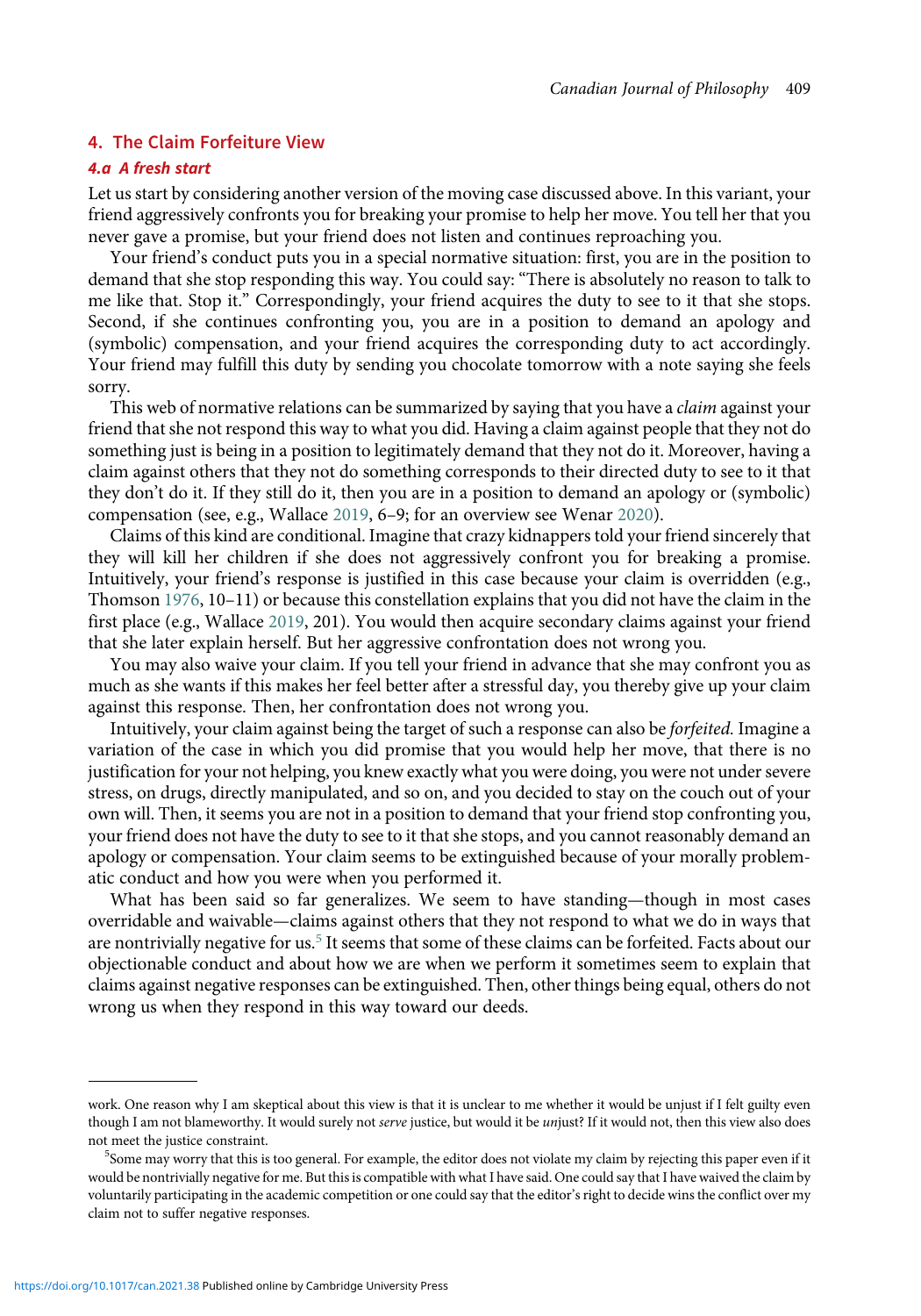All this should be relatively uncontroversial if one accepts claim talk at all. In what follows, I will argue that this is all we need to account for the kind of blame skeptics should be skeptical about.

# 4.b The main idea

The main idea is that the kind of blame skeptics should be skeptical about is to be analyzed in terms of claim forfeiture. More specifically, I propose the Claim Forfeiture View on Blame or, for short:

CFB: Skeptics about blameworthiness should argue that, in our world, humans are never worthy of responses that

- (i) would violate a claim of theirs if it is not waived, overridden, or forfeited and
- (ii) involve the thought that they forfeited the claim against this response because they did something morally objectionable and because of how they were when they did it.

It is important to note that there may be instances of blame that do not fulfill the two conditions. Proponents of CFB would then say that skeptics do not need to be skeptical about them.

Let me take a close look at the two conditions of CFB. The first is open insofar as many different responses can violate a claim of others. Correspondingly, many different responses are such that skeptics should be skeptical about them. These responses have in common that they nontrivially negatively affect their targets. There is an intense debate about the justification and function of claims (see Wenar [2020](#page-14-0) for an overview). But all parties seem to agree that an agent only has a claim against some x if x nontrivially affects the agent. When I walk down a street, I do not have a claim against you that you get out of my way even though you getting out of my way is in my interest (I would not need to take the additional step to go around you) and even if you not getting out of my way diminishes my freedom (I cannot go straight). It may be nice of you to get out of my way. But you not getting out of my way affects my interests and freedom too insignificantly to ground a claim of mine.

When does something affect us nontrivially? I do not have an answer. But to avoid misunderstandings, CFB is *not* committed to the idea that this something must have the potential to cause nontrivial harm. Suppose I am asleep and a stranger carefully touches me without waking me up. Perhaps I have a claim against the stranger's touching me even if it does not nontrivially harm me. One could say that the touching would nontrivially affect my physical integrity or personal autonomy which grounds the claim.

That claims are only concerned with nontrivial aspects of our lives has implications for CFB. This view identifies only those responses as falling under the kind of blame skeptics should be skeptical about that can violate claims. As claims are only concerned with things that significantly affect the claim holder, CFB says that only such responses can fall under the kind of blame skeptics should be skeptical about.

The second condition identifies a mental aspect of blamers. CFB requires that they think that their targets forfeited a claim because they did something morally objectionable and because of how they were when they did it. This thought does not need to be a deliberate, explicit, or fully endorsed judgment. Typical theories of the emotions, for example, say that emotions involve appraising an object (for an overview, see Scarantino and de Sousa [2018\)](#page-14-0). This appraisal should not be understood as a deliberate, explicit, or fully endorsed judgment, but as a less demanding kind of representation. Condition (ii) of CFB should be understood analogously.

Whether blamers fulfill condition (ii) is an empirical question. But it seems plausible that the thought is common. We often need to ascribe such a thought to blamers in order to explain their behavior. To illustrate, imagine that Sirius confronts Peter for cowardly betraying their common friend. Peter replies:"Stop talking to me in this way!" Plausibly, Sirius would blame Peter even more aggressively. A good explanation for this is that Sirius thinks that Peter is not in the position to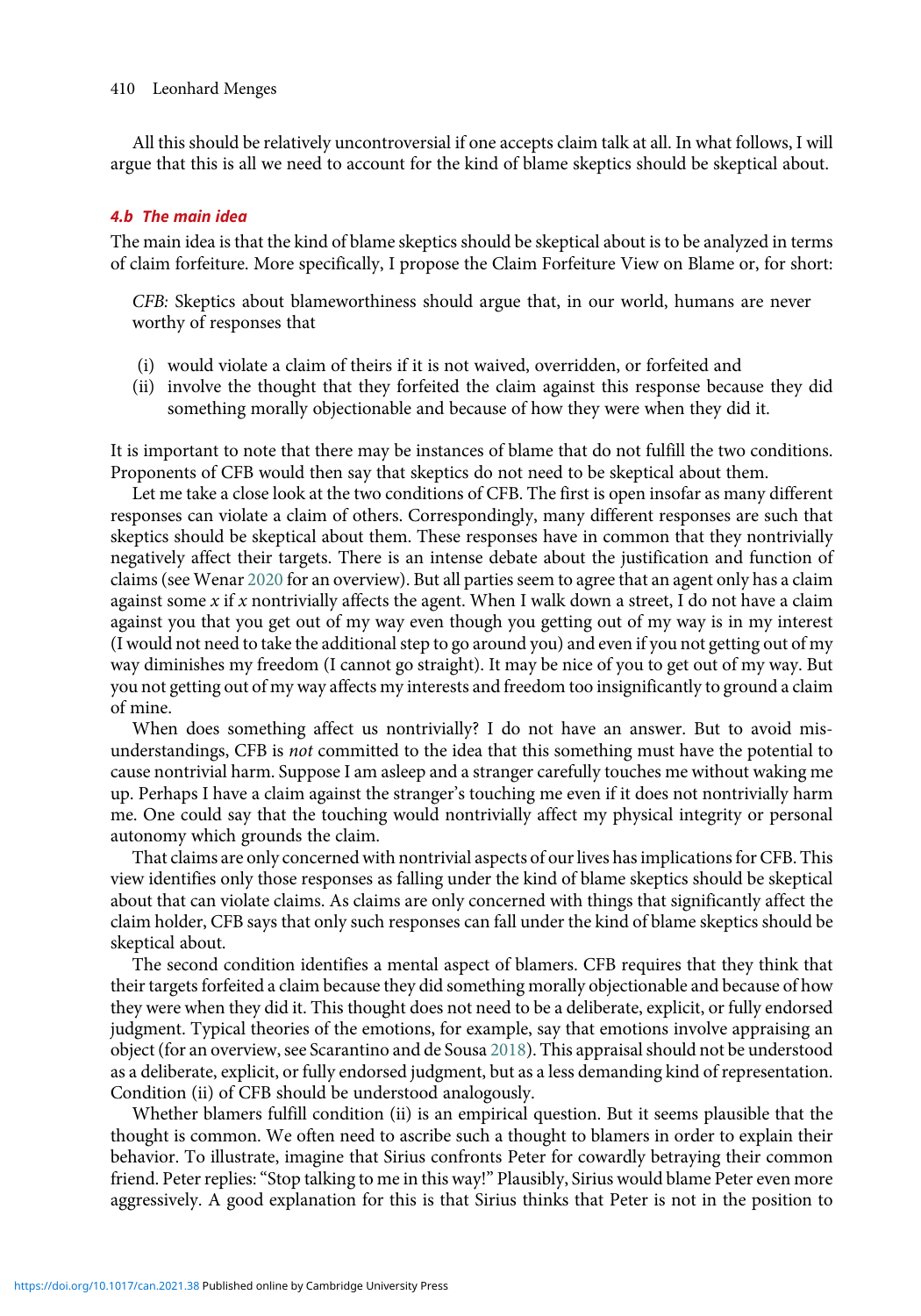demand that he stop. Now imagine that Sirius continues blaming Peter, who then says:"You should say you're sorry for being so rude." Again, this would probably intensify Sirius's blame. A straightforward explanation for this is that Sirius thinks of Peter as not being in the position to demand apologies or symbolic compensations for being confronted in this way.

More generally, explaining Sirius's behavior involves ascribing the thought to him that his response to Peter's betrayal does not unjustifiably violate one of Peter's claims. This may be so because the response is trivial and not in the business of claim violations or because the response is nontrivial but the claim is overridden, or Peter has waived or forfeited it. As long as Sirius has no reason to think that his confrontation is trivial, that Peter has waived his claim, or that responding in this way has very good consequences, it seems most plausible to ascribe the thought to Sirius that Peter has forfeited his claim because his betrayal was morally objectionable and because of how Peter was when he did it.

My empirical speculation is that many everyday blame responses are relevantly similar. In order to make sense of how blamers behave we often need to ascribe the—typically nonexplicit—thought to them that the targets of their responses forfeited their claim against these responses because of their morally objectionable actions and how they were when they performed them.

Let me illustrate CFB with some examples. Take the case in which your friend has repeatedly and without justification broken their promise to you. After the last incident, you step on their foot only with the intention to hurt them. Intuitively, we all have a standing conditional claim against others that they not hurt us by stepping on our feet. In this situation, you think that your friend has forfeited this claim because they have lied too often to you and because of how they were when they did it—because they knew what they were doing, they were not under severe stress, and so on. According to CFB, your stepping on their foot belongs to the kind of blame skeptics should be skeptical about. For this to be so, it is irrelevant whether you feel or express an emotion when you step on their foot. This is one respect in which CFB differs from the Emotion Belief View discussed above.

Imagine, second, a similar situation in which you do not step on your friend's foot but aggressively reproach them: "Who do you think you are that you can treat me like this?" Intuitively, we have a standing conditional claim against others that they not aggressively confront us in such a way for what we do. In this case, you think that your friend has forfeited this claim against you because of their morally objectionable breaking of promises and because of how they were when they did it. Therefore, CFB says that your aggressive reproach falls under the kind of blame skeptics should be skeptical about. For this to be true, you do not need to intend to harm your friend. Perhaps you only accept harming them as a side effect of expressing that you do not accept their behavior. This is one respect in which CFB differs from the Punishment View that requires that blamers intend to harm the blamees.

Finally, imagine a variant of the case in which you form the judgment that your friend lacks good will toward you and does not behave the way a friend should. You desire that they had acted differently and revise your intention to invite them to your birthday party. Moreover, you wait for a quiet moment in order to tell them calmly that you do not accept this behavior and that you want to talk to them about it. Standard protest, judgment, conative, and functional views imply that this is a form of blame. Importantly, proponents of CFB can accept this. However, CFB suggests that this response does not belong to the kind of blame skeptics should be skeptical about. This is because we plausibly do not have standing claims against others that they not respond in these ways to us. For example, we have no claim against others that they invite us to their parties when other things are equal. Therefore, CFB says that skeptics should not be skeptical about such a response.

To sum up, the basic idea of CFB is to account for the kind of blame skeptics should be skeptical about in terms of claim forfeiture. What should be at issue between skeptics and nonskeptics are responses that can violate claims of the targets and that involve the thought that the targets have forfeited their claims because of what they did and how they were when they did it.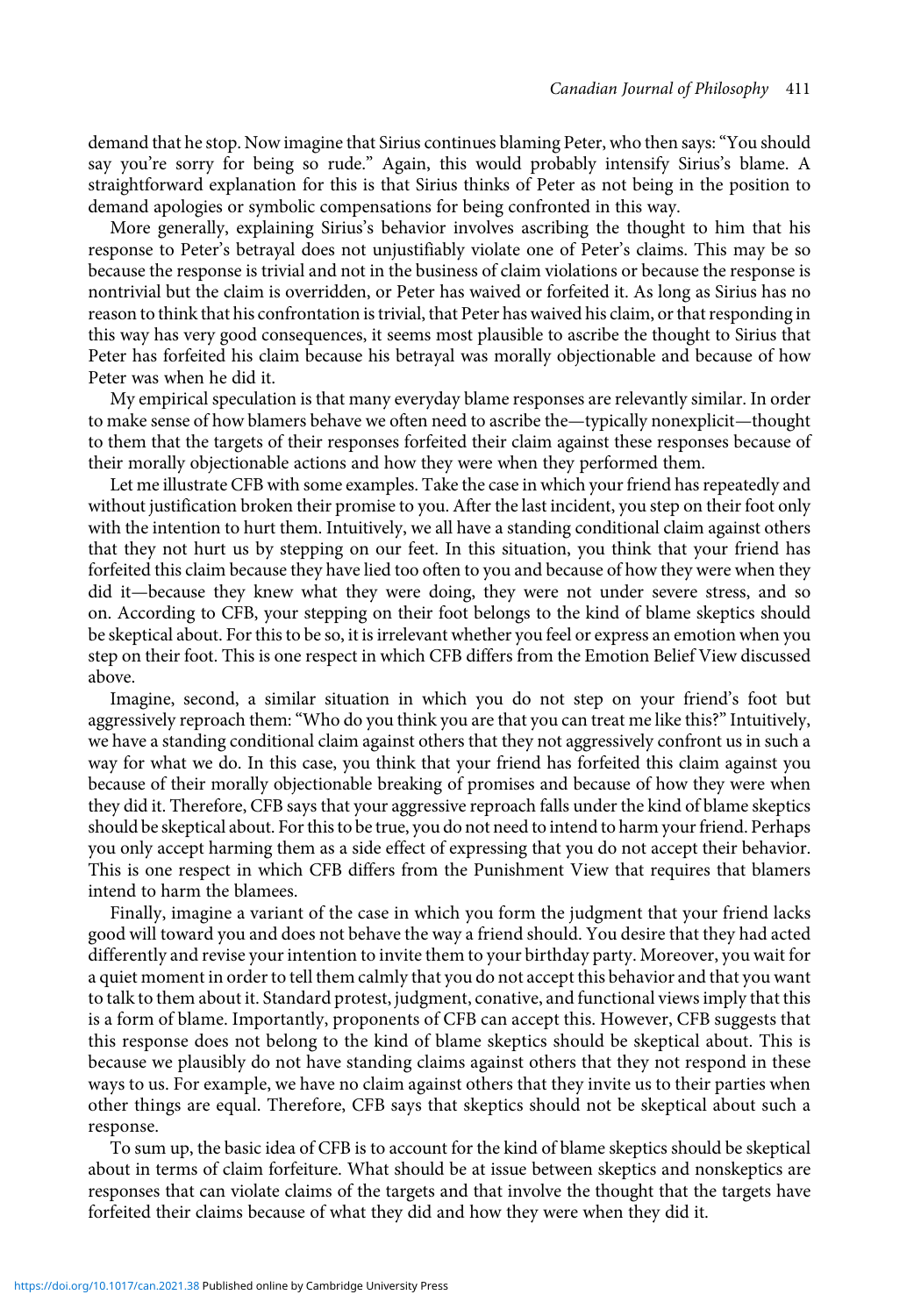# 4.c Testing the Claim Forfeiture View

Let us see if CFB meets the constraints for an account of the kind of blame skeptics should be skeptical about.

The neutrality constraint demands that such an account should not make skepticism trivially false. One may worry that combining CFB with skepticism has implausible implications in other domains, for example with regard to self-defense. When people unjustifiably attack you then it seems that they forfeit their claim against your using proportionate harm to defend yourself. Combining CFB with skepticism, one may worry, implies that using harm in self-defense always infringes a claim because the unjust attackers never forfeit their claim against it. The worry concludes that this would make skepticism obviously false such that CFB violates the neutrality constraint.

Note first that many instances of self-defense can be justified even if those who pose the threat have not forfeited their claim. This justification points to the bad consequences one avoids by using self-defense (e.g., McMahan [2005,](#page-14-0) 386). Thus, combining CFB with skepticism leaves room for justified self-defense.

Moreover, according to one picture, attackers forfeit claims against proportionate harm in selfdefense just because they pose an unjustified threat (e.g., Thomson [1991](#page-14-0)). For this to be true, it does not matter how they are when they pose the threat, for example what control they had. Combining CFB with skepticism leaves room for this. These views together imply that agents never forfeit a claim against negative responses because of what they did and because of how they were when they did it. The way an agent is plays an essential role in explaining the kind of claim forfeiture that is crucial for CFB, but it plays no role in the kind of claim forfeiture that is relevant for self-defense, according to the view under consideration. Thus, even if no human has the properties that ground the first kind of claim forfeiture, unjustified attackers may still forfeit their claim against proportionate harm.

More generally, I see no reason to doubt that CFB meets the neutrality constraint. It is an open question whether, in our world, humans forfeit their claims against negative responses just because of what they did and how they were when they did it.

The revisionary constraint demands that the account should make sense of the idea that something important is at play because skeptical arguments imply that a significant part of our everyday practice is inappropriate. The cases discussed above suggest that our everyday practice involves many responses that fulfill the conditions identified by CFB. Recall your friends' aggressively confronting you for breaking a promise and Sirius's harshly reproaching Peter for betraying their friend. As these responses plausibly fall under CFB, many of our everyday responses fall under it too. If the skeptical arguments are sound, then these responses would be inappropriate.

Here it becomes clear that CFB has an advantage over the Punishment View. The latter has problems meeting the revisionary constraint because the kind of blame depicted by this view does not seem to play an important role in our everyday lives. CFB fares better in this respect.

The justice constraint demands that the account should make sense of the idea that blaming those who are not blameworthy is *ceteris paribus* unjust. CFB meets this constraint because, just as the Punishment View, it characterizes the relevant kind of blame as something that clearly needs a justification in terms of justice. It says that the relevant responses violate claims if they are not waived, overridden, or forfeited. A moral justification of such a response is called for. And violating an innocent's claim is clearly unjust when other things are equal.

Recall that the Emotion Belief View has problems meeting the justice constraint because there is good reason to doubt that having or expressing the relevant emotion-belief pair is ceteris paribus unjust if the target is not blameworthy. Therefore, CFB has an advantage over the Emotion Belief View.

Let me come to a possible independent objection. Recall that CFB does not need to identify every blame response as such. However, some may worry that CFB identifies some responses as blame responses that, intuitively, are not.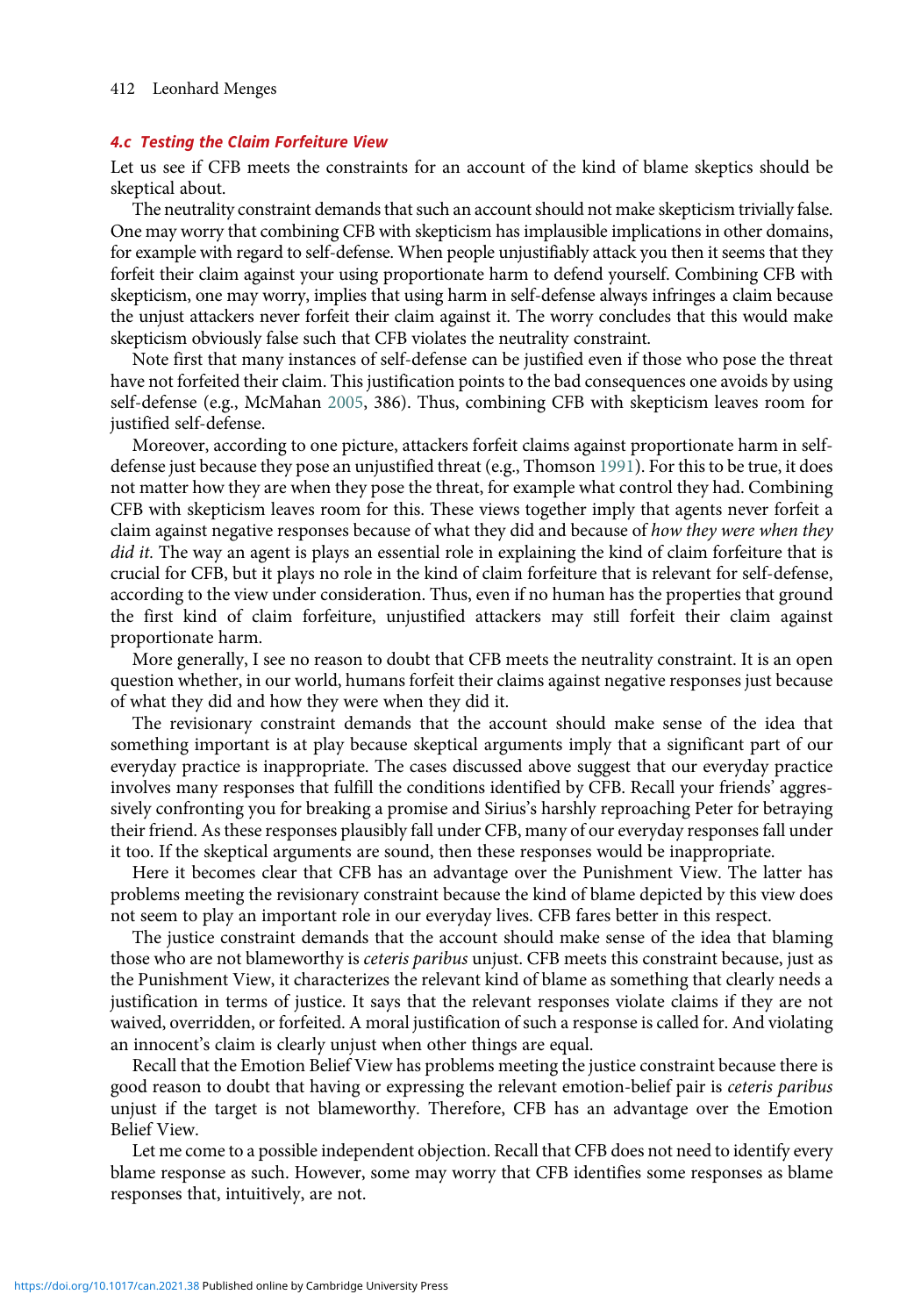Imagine that Bellatrix kills Sirius because she does not like him. Some may worry that CFB implies that Bellatrix's killing is a form of blaming Sirius. But this is not so. Her killing him fulfills condition (i) of CFB because it violates Sirius's claims if he has not waived or forfeited them and if they are not overridden. However, her killing Sirius, plausibly, does not fulfill condition (ii), which holds that responders think that their targets have forfeited their claim because of their morally objectionable conduct and because of how they were when they performed it. There is no reason to ascribe this thought to Bellatrix when she kills Sirius because she does not like him. Therefore, CFB does not imply that this and similar potential wrongings are blame responses.

Some may object that CFB implausibly implies that every instance of self-defense is a form of blame. My response is, again, that there are instances of self-defense that do not involve the thought that the targets forfeited their claims because of something morally objectionable and because of how they were. Take the sad case of child soldiers. Imagine that the only way to protect your children from being unjustifiably killed by child soldiers is to harm the child soldiers. When you do it, you may think that because the soldiers are children, brainwashed, or on drugs, no aspect of the way they are explains their claim forfeiture. Rather, you may think that the fact that they pose an unjustifiable threat to your children's lives explains that your using proportionate harm is justified (I am not claiming that your using harm in this case is justified; I imagine that you think that it is justified). Then your harming them is a form of self-defense, but it does not fulfill condition (ii) of CFB. Thus, CFB does not imply that every instance of self-defense is a blame response.

This reply can be generalized. Many seeming false positives of CFB do not fulfill condition (ii). And the responses that fulfill conditions (i) and (ii) are not false positives.

To sum up, CFB meets the three constraints for an account of the kind of blame skeptics should be skeptical about. Therefore, it has important advantages over the other views discussed above. Moreover, CFB can be defended against the objection that it implies false positives.

#### 4.d Being skeptical

An especially interesting upshot of CFB is that it frames the debate about skepticism in a new way. It proposes that the core question between skeptics and nonskeptics should be: When humans perform a misconduct in our world, do at least some of them forfeit their claim against a negative response just because of what they did and how they were when they did it?

Take the case in which you broke your promise to help your friend move out of your own will, without justification, and with full knowledge. From an everyday perspective, it seems plausible to think that some of these facts about how you were when you broke the promise (partly) explain why you do not have a claim against your friend's confronting you. According to CFB, skeptics should doubt that this is so. Skeptics should argue that because of determinism or luck, human misconduct and the way humans are when they perform it never explains why they forfeit claims. In our world, humans do not have the properties that could play this explanatory role.

Skeptics should continue, stating that blaming humans in the way identified by CFB is problematic in two different ways. First, every instance of this kind of blame involves the incorrect thought that the way the targets were when they did something morally objectionable (partly) explains why they forfeit a claim. Second, many instances of this kind of blame wrong their targets. If the targets have not waived their claim and if it is not overridden, then the responses unjustifiably violate the claim. Thus, skeptics conclude, this blame practice is epistemically and morally problematic. Nonskeptics should deny this. They should argue that our world is such that at least some humans forfeit a claim against negative responses because of what they do and how they are when they do it.

As claim forfeiture plays no role in current discussions about skepticism, CFB provides a new way of framing the debate. From this perspective, manipulation, rollback, replication, and luck arguments try to show that, under certain conditions, agents do not forfeit their claims because of their objectionable conduct and how they were when they performed it. Spelling out the implications of CFB for the arguments for and against skepticism is a job for future research.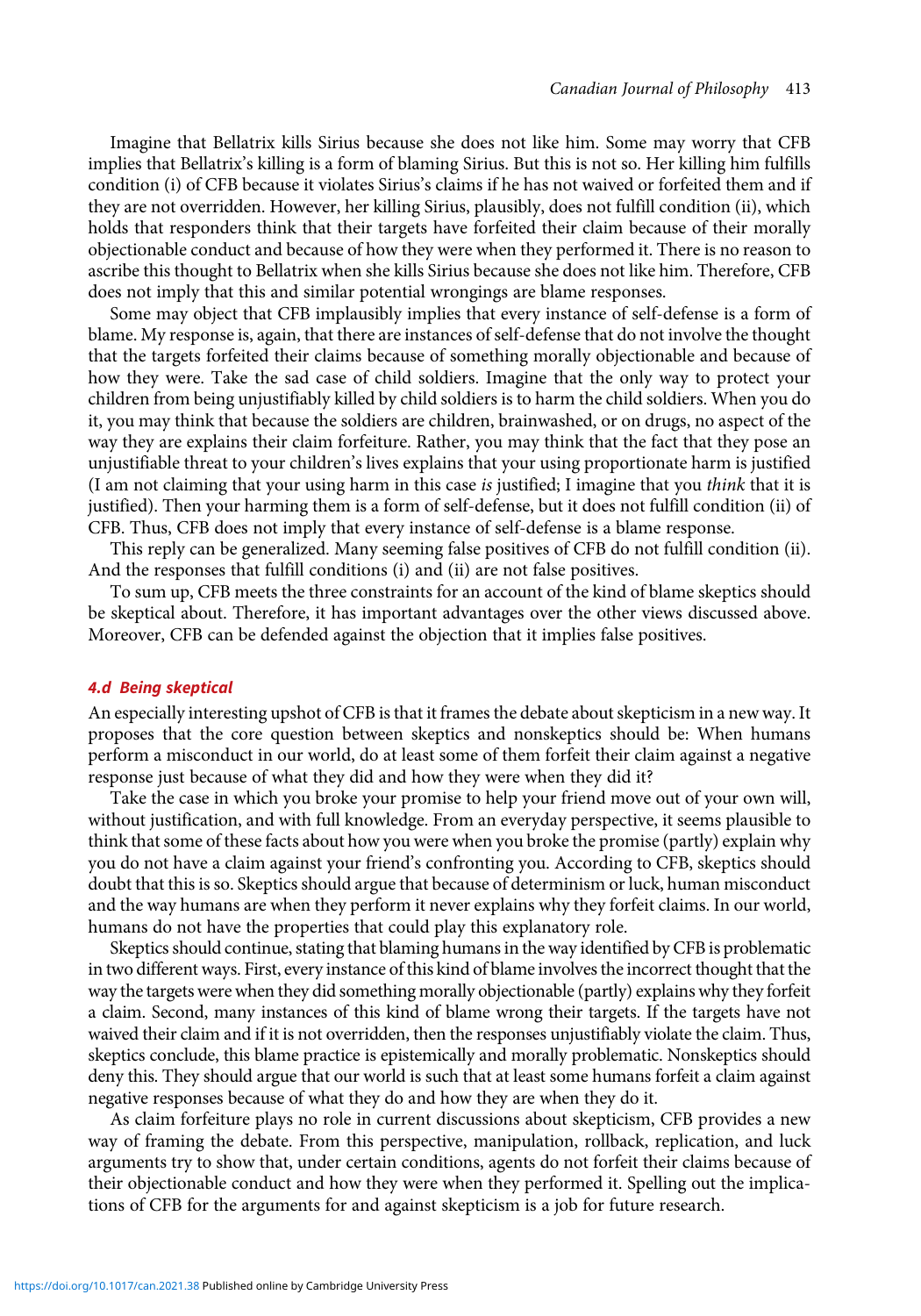<span id="page-13-0"></span>To sum up, CFB accounts for the kind of blame skeptics should be skeptical about in terms of claim forfeiture. To blame people in this sense is to respond to what they did in a way that can violate a claim of theirs and to think that they have forfeited their claim because they did something morally objectionable and because of how they were when they did it. This view frames the debate about skepticism in a new way.

# 5. Conclusion

A significant problem for the discussion about whether humans are blameworthy for their deeds is that it is unclear how to understand the kind of blame the discussion should be concerned with. Some accounts of blame make it too plausible that humans are blameworthy without dealing with skeptical arguments. Some accounts depict a blame practice that is not an essential part of our lives such that skepticism loses much of its bite. This paper makes a new proposal. The basic idea is that the kind of blame skeptics should be skeptical about is constituted by responses that can violate the targets' claims and by the responders' thought that the targets have forfeited these claims because of their morally objectionable actions and because of how they were when they performed them. This view identifies an important part of our everyday lives and frames discussions about whether humans are blameworthy in a new way.

Acknowledgments. I'm very grateful for helpful comments on earlier versions of the paper by Andreas Brekke Carlsson, Simon-Pierre Chevarie-Cossette, Nora Heinzelmann, Max Kiener, Erasmus Mayr, Stefan Riedener, Daniel Telech, an anonymous reviewer for the Australasian Journal of Philosophy, and an anonymous reviewer for this journal. I discussed ideas from the paper online "in" Vienna in November 2020, "in" London with the team of Roots of Responsibility in March 2021, and "in" Erlangen in April 2021. I wish to thank the audiences for comments and suggestions. Thanks also to Claire Davis for proofreading.

Funding Statement. Work on this paper was supported by the Austrian Science Fund (FWF): P 34851-G and is part of the research project The Sense of Responsibility Worth Worrying About.

Leonhard Menges is assistant professor of practical philosophy at the University of Salzburg.

# References

Arpaly, Nomy, and Timothy Schroeder. 2014. In Praise of Desire. New York: Oxford University Press.

- Basu, Rima. 2019."What We Epistemically Owe to Each Other." Philosophical Studies 176 (4): 915–31. [https://doi.org/10.1007/](https://doi.org/10.1007/s11098-018-1219-z) [s11098-018-1219-z.](https://doi.org/10.1007/s11098-018-1219-z)
- Bedau, Hugo Adam, and Erin Kelly. 2015. "Punishment." In The Stanford Encyclopedia of Philosophy, edited by Edward N. Zalta, Fall 2015. [http://plato.stanford.edu/archives/fall2015/entries/punishment/.](http://plato.stanford.edu/archives/fall2015/entries/punishment/)
- Carlsson, Andreas Brekke. 2017. "Blameworthiness as Deserved Guilt." The Journal of Ethics 21 (1): 89–115.
- Caruso, Gregg D. 2018. "Skepticism About Moral Responsibility." In The Stanford Encyclopedia of Philosophy, edited by Edward N. Zalta, Spring 2018. Metaphysics Research Lab, Stanford University. [https://plato.stanford.edu/archives/spr2018/](https://plato.stanford.edu/archives/spr2018/entries/skepticism-moral-responsibility/) [entries/skepticism-moral-responsibility/.](https://plato.stanford.edu/archives/spr2018/entries/skepticism-moral-responsibility/)
- Caruso, Gregg D. 2021. Rejecting Retributivism: Free Will, Punishment, and Criminal Justice. Cambridge: Cambridge University Press.
- Caruso, Gregg D., and Stephen G. Morris. 2017. "Compatibilism and Retributivist Desert Moral Responsibility: On What Is of Central Philosophical and Practical Importance." Erkenntnis 82 (4): 837–55. [https://doi.org/10.1007/s10670-016-9846-2.](https://doi.org/10.1007/s10670-016-9846-2)
- Chignell, Andrew. 2018. "The Ethics of Belief." In The Stanford Encyclopedia of Philosophy, edited by Edward N. Zalta, Spring 2018. Metaphysics Research Lab, Stanford University. <https://plato.stanford.edu/archives/spr2018/entries/ethics-belief/>.
- Clarke, Randolph. 2016. "Moral Responsibility, Guilt, and Retributivism." The Journal of Ethics 20 (1–3): 121–37. [https://](https://doi.org/10.1007/s10892-016-9228-7) [doi.org/10.1007/s10892-016-9228-7.](https://doi.org/10.1007/s10892-016-9228-7)
- Fricker, Miranda. 2016. "What's the Point of Blame? A Paradigm Based Explanation." Noûs 50 (1): 165-83.
- Hieronymi, Pamela. 2004. "The Force and Fairness of Blame." Philosophical Perspectives 18 (1): 115–48.

Kelly, Erin I. 2018. The Limits of Blame: Rethinking Punishment and Responsibility. Cambridge, MA: Harvard University Press. Levy, Neil. 2011. Hard Luck: How Luck Undermines Free Will and Moral Responsibility. Oxford: Oxford University Press. McKenna, Michael. 2013. "Directed Blame and Conversation." In Blame: Its Nature and Norms, edited by D. Justin Coates and Neal A. Tognazzini, 119–40. New York: Oxford University Press.

<https://doi.org/10.1017/can.2021.38> Published online by Cambridge University Press